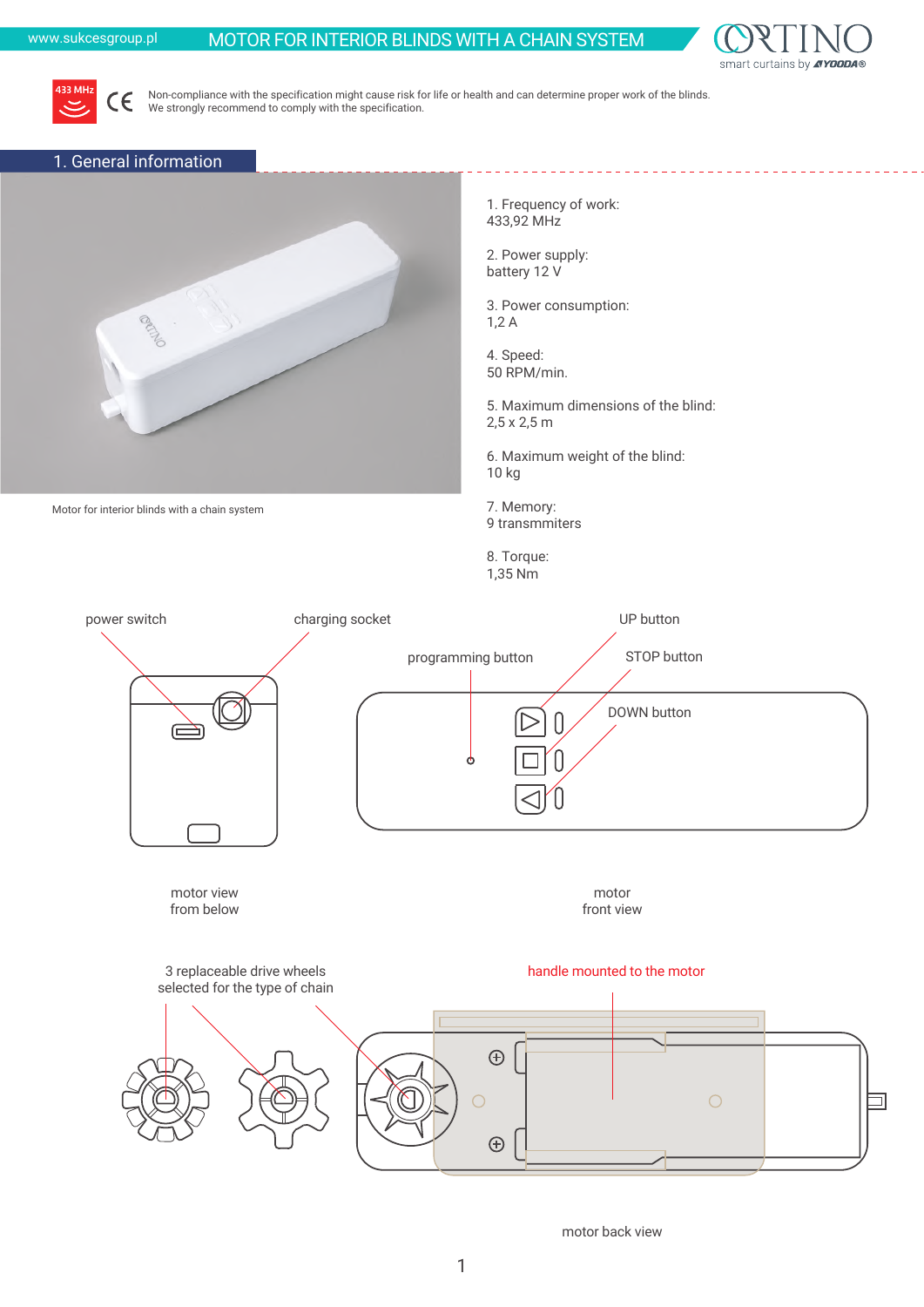

1. We mount the handle at the appropriate height, so the chain of the blind is stretched. The motor can be mounted in one of the two above positions.



2. Turn on the motor power by moving the switch located on the bottom of the drive.



3. We adjust the appropriate drive wheel to the chain type of the blind. At the back of the motor open the cover and mount the wheel.



4. Set the blind in the upper limit position and put on a chain on the wheel.





---------

5. Close the cover. 6. Insert the motor into the holder, and then sliding the motor down to tighten the chain of the blind.

 $=$   $-$ 

Work motor direction has been changed.

## 3. Changing motor direction

Change the work direction of the motor when the blinds closes by using UP button.



Press programming button. Motor will make few short sounds.



 $\qquad \qquad \Box \qquad \Box$ 

 $\boxed{\triangle}\boxed{\square}\boxed{\triangledown}$ 

 $\left(\!\!\left|w\right|\!\!\right)$ 

Press programming button again. Motor will make one long sound.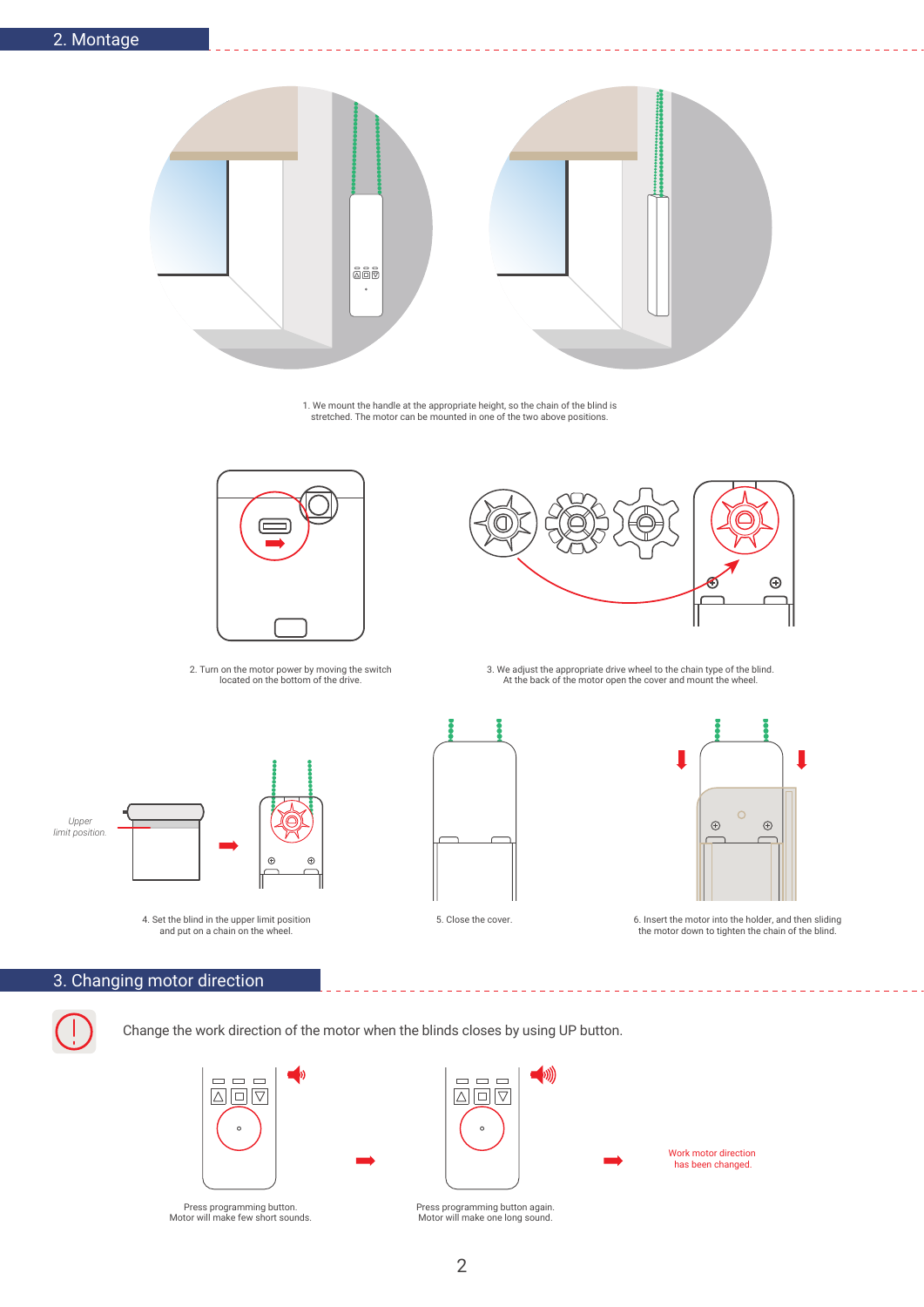